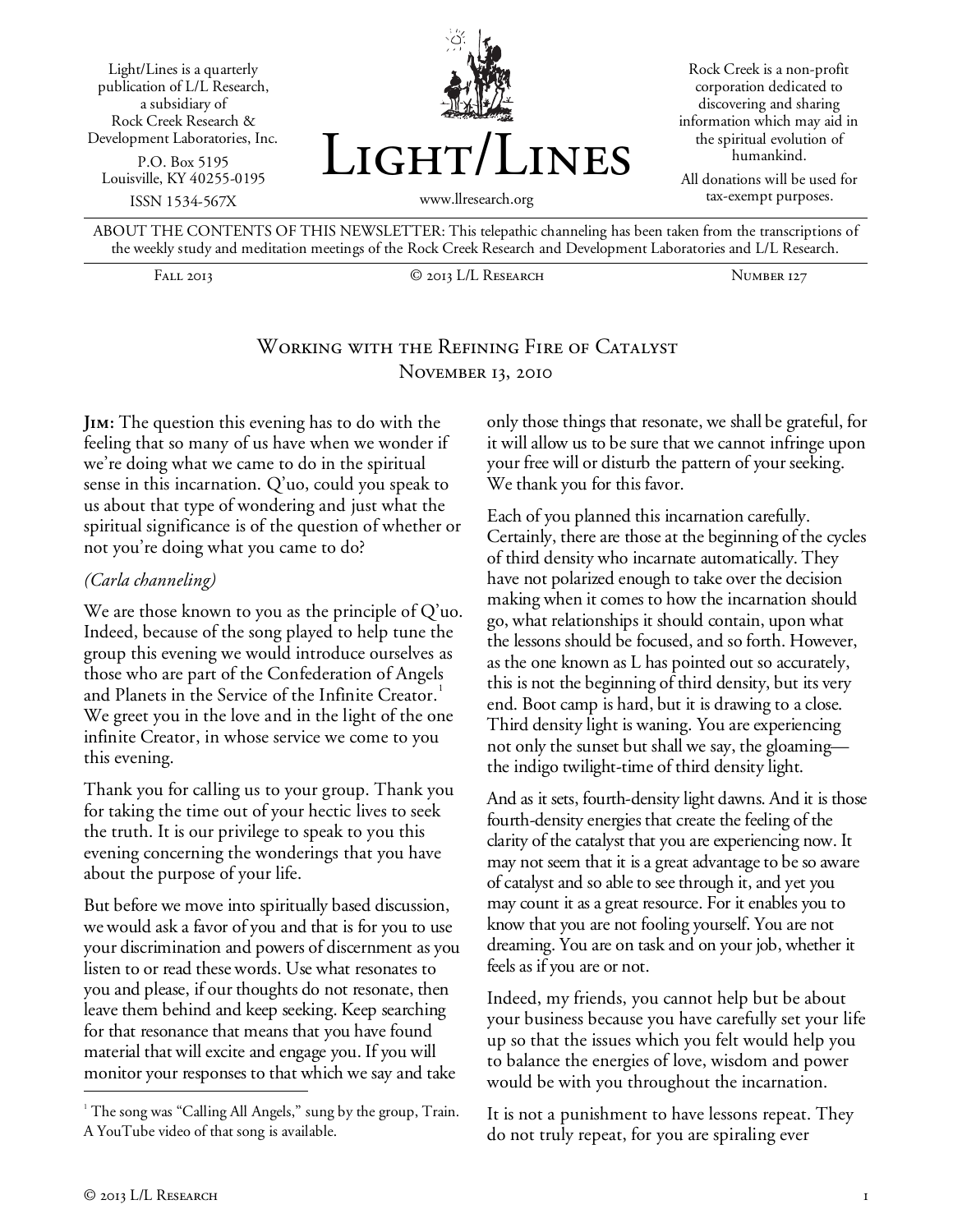onward and upward in your learning, and when the lessons come to you again, you are in a different place. You have peeled away a layer or two of the onion skin of personality, enculturation and mindlessness and you meet the repeating catalyst from a new perspective every time.

Never think that there is a judgmental Creator behind the difficulties of your life. Know that the patterns of difficulty in your life are gifts. They may seem hard to open. They may not feel blessed, but they are. They are precious. We have often talked about life in third density, and indeed life in general for those of us in other densities as well, as taking place in a refining oven. When this instrument tunes, she begins with a song she learned as a child. The words go,

Temper my spirit, O Lord, Keep it long in the fire. Make it one with the flame; Let it share that up reaching desire. Cast it thyself, O my God. Swing it straighter and higher. Temper my spirit, O Lord. Temper my spirit, O Lord.

The poet who wrote that knew about the refining fire of the catalyst of a life lived consciously.

The athanor of Earth works because you cannot see through the veil completely. You cannot know the larger picture. You cannot think your way into grasping why you chose the catalyst you chose and why you chose the patterns of important relationships and solitude and all the issues of your life as you chose them. And perhaps it is only a shortoutercut to tell you that it was well planned and that you can trust yourself and your higher self as the planners of the incarnation you are now experiencing.

In a way, my friends, it is a shortcut. In another way it is the only way to move forward with spiritual questions. If you analyze spiritual questions, such as the purpose of your life, beyond a certain point you are attempting to build a stairway to heaven made of facts and inferences, logical deductions and analyses. Yet life bursts the bounds of logic and analysis. Life is mystery and often seems to descend into various chaoses. There are dark nights of the soul between the daylights of epiphany and transformation.

Only in moments of clarity that are gifts from spirit can one know beyond all telling that all is truly well. The vagaries of life in third density are imponderable and impossible to predict. It may be obvious to you what the purpose of your life is, spiritually speaking. It may not. This instrument, for instance, is one of those who is content to gaze upon her path of service. She is one who has no wish to do anything differently or otherwise. However, catalyst arrives for this instrument when she is not able to do the work that she feels that she "should" be doing. This last year has been a constant epiphany to her in that almost never has she felt that she was able to work with the excellence which she demands of herself.

For others, there is not even the comfort of feeling that one knows what one's true service to others is. One can deduce one's incarnational lessons from the themes that repeat but one cannot deduce what one's true service is. The ways of spirit are too intricately bound up in the rhythms of your life, the life of the planetary population, and the changing needs of the tribe of humanity.

Now let us look for a moment at the nature of spiritual service. One's first choice is in adopting a way of living, a "rule of life," as this instrument would call it. Shall you dedicate yourself to serving others or shall you dedicate yourself to serving yourself, looking after your own interests, amassing money and power and influence?

If your interest in amassing power is limited to the power you have over yourself, that is, if your interest is in self-discipline, then you are firmly set on the service-to-others path.

If you have interest in manipulating others to make things better or more comfortable for yourself, then unless you wish to be upon the service-to-self path, it is time to evaluate anew how you wish to spend your energy, for you have so few moments in an incarnation. They are precious, my friends.

You are in the athanor of life to burn away the slag and the dross and to find the gems and the gold that are within you. We assure you that you are precious, full of gems and full of gold, but as in the world of nature, the treasure is hidden beneath the soil of living. There are some who enjoy digging for those nuggets of gold and precious gems. There are those who are content to come across them in the process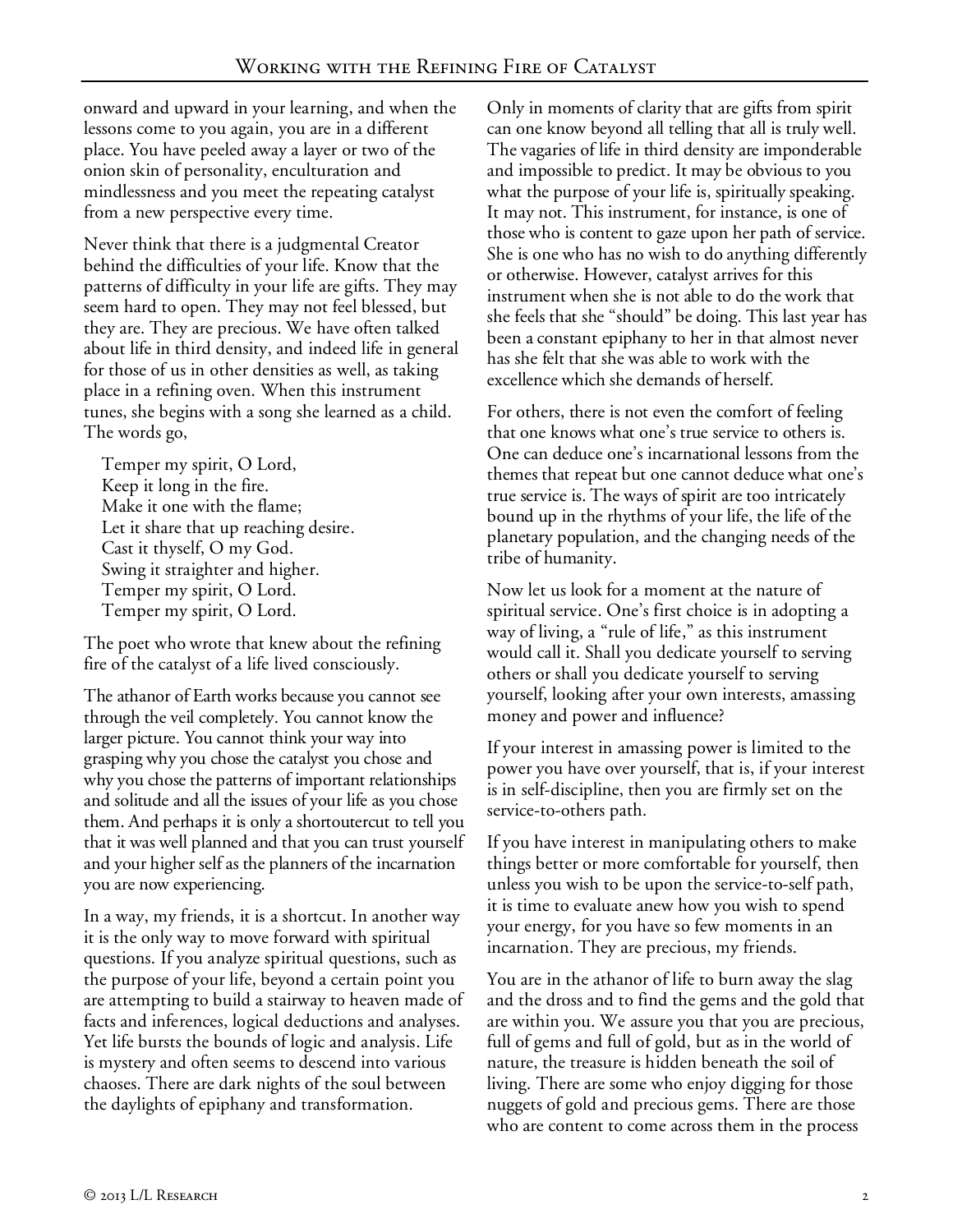of dealing with catalyst. Either way is satisfactory, for both lead to those moments when you know why you are in the furnace and what is being burned away.

We would offer you the suggestion that it matters not whether or not you feel you are doing the appropriate thing to be of service to humanity. You are being of service. You cannot help but be of service by the way you vibrate, by the frequency that you hold. If your heart is only open, as the one known as L said she tries to do every day, the planetary heart is that much further open. What you do changes the world. What spirit does within you transforms the globe.

Never fear that you have somehow been left out of that wonderful feeling of having a purpose and being about the Creator's business on this Earth, for you are the Creator's eyes of love. You are the Creator's hands of love. You are the Creator's words of love. You are the Creator's thoughts of love.

We would suggest to you that the very first job of all of you, because you are human, because you are part of third-density Earth, is to hold the frequency of love and allow a space for it to flow through you. My friends, do not attempt to love from your yellow-ray energy center. Do not use your will to bring forth your human love. Use that precious commodity of will and desire to allow the Creator's love to flow through you.

Unlike your surface emotions, the Creator's love is not limited. It is infinite and it is already flowing through you. Consequently, you have only to hold the frequency of love. Hold your heart open, let your mind and your emotions be at peace, and feel the love flow through you and out into the world. As you feel the love flowing through you, bless it. Set your intention to serve and you shall serve beyond your wildest dreams.

We speak here of the inner purpose of living, not the outer work, but the inner work. It is the most valuable. It makes the most difference. And it never shows. In fact, the only way it shows is that when you are loving, love flows back to you from the most unexpected sources, ten-fold, a hundred-fold, and a thousand-fold. Love is reflected in love.

Similarly, worry and doubt are reflected in worry and doubt. What you think about makes a great deal of difference. How you think about what you think

about makes a difference. If, for instance, you are attempting to analyze your situation, as long as you are doing it fearlessly, probing the mystery and looking for clues, you are an explorer, you are gaining intelligence about your situation and there is no untoward effect from that. Yet if you are thinking over and over again about the same thing without finding an answer, without finding comfort, then you may be sure that you are placing your mind in a precinct of fear. And if you live in fear, you shall draw to you what you fear. Resisting what is occurring at the moment is an exercise in fear.

This instrument was speaking earlier of not being content for hours with a certain situation and finally realizing that she did not need to carry this load. She then claimed by faith that all was well and felt the load slide off of her back, off of the wagon that she was pulling of this and that.

There is a reason to know and claim that all is well. It is a simple reason. The Creator is love. You are part of the Creator. And you are part of that love. Every humble task that you accomplish is also a spiritually vivid and living task. There is nothing so humble that it does not sing of the beauty of the Creator. The ways of spirit are not the ways of humans. There is no measure for service. All services are equal. If you clean the bathroom with love in your heart, it is as much a service as if you heal or channel or teach with love in your heart and indeed if one who teaches or heals does not have love in her heart, you who clean the bathroom are serving more efficiently, more efficaciously and to a higher degree of beauty.

Think of yourself as one who appreciates beauty, and appreciate it in yourself. Your desire to serve is a beautiful thing, to be nurtured and encouraged, respected and supported by you whether or not another soul appreciates or supports you and your hopes and your dreams of service.

Life's experiences are often startling. A woman plans to take on the world and then discovers she is pregnant and her world takes a complete turn into another neighborhood. The structure of her life completely alters because her world now contains the sacred honor/duty of nurturing life and being a parent and suddenly service to others is nursing a baby and changing its diapers.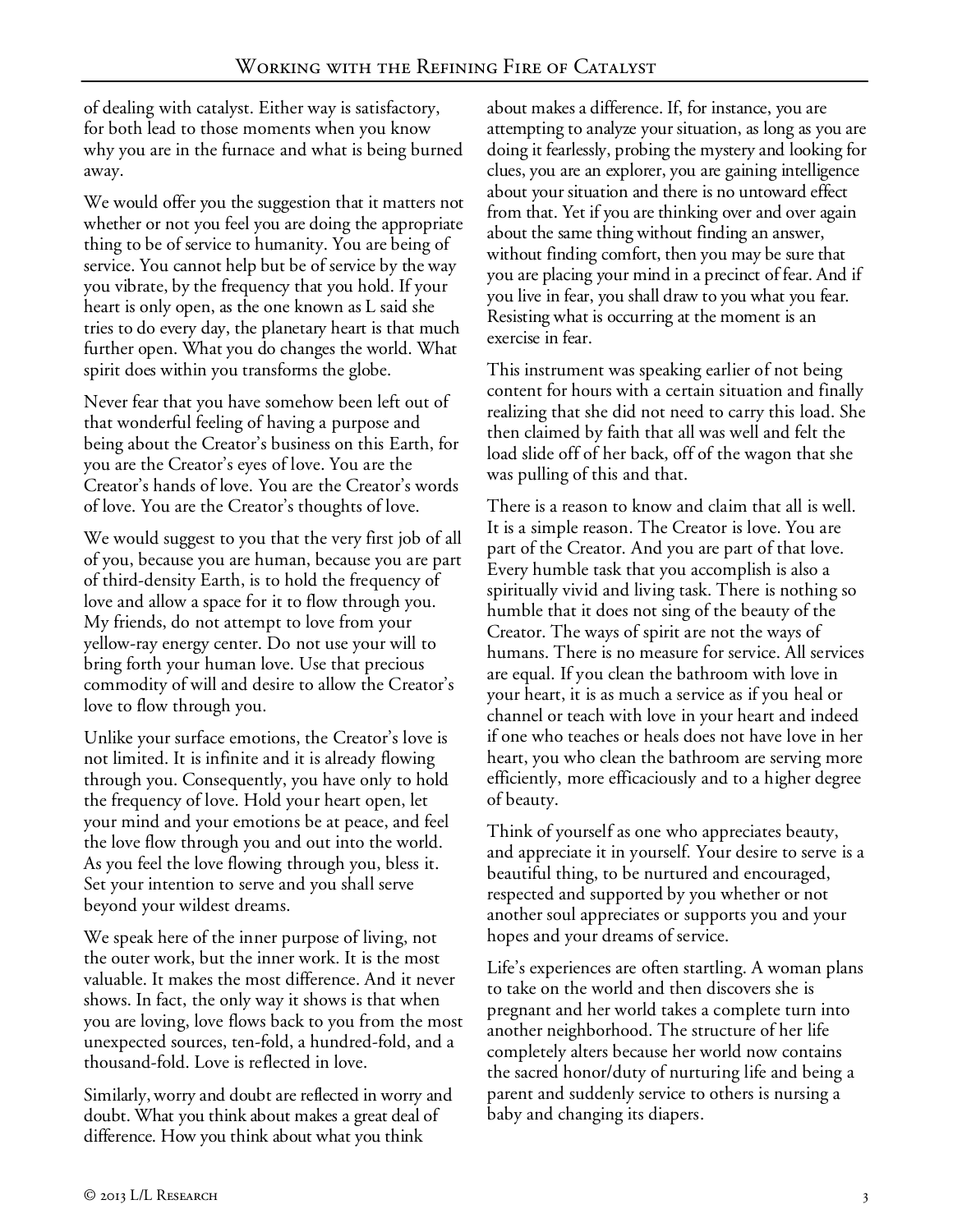A man may feel that he is on fire with a love of music and may achieve preeminence in his field and suddenly discover, after many years of being sure that his nature is to be a performer, that mechanical problems cause him to be unable to play any longer. Where is his service; where is his purpose?

It is important, therefore, to begin with the knowledge that faith alone can give [the assurance] that all is well and all shall be well, so that when your life takes a turn and seems out of control you know that your purpose and your service endure and are as close to you as your breathing. You cannot fail to be of service if you set your intention to do so. You can only fail to appreciate your efforts. We encourage you to appreciate your own efforts, to respect your own intentions even when they do not seem to result in the service that you thought was yours, for all things are of service to one who loves.

You may have no idea what the effect is that you have on those around you. You may have no notion of how you change people's lives because you smiled on the street with a smile full of joy and lightness of heart on a day when there was no light for that person, on a day when that person felt invisible. You do not know what you do, but you do not need to know what you do if you only focus on service in the simplest things, keeping your heart open, keeping yourself tuned. When you notice that you are not in a positive and vivifying emotional state, ask for help. There is an abundance of help. You've heard about "Calling All Angels" in your message before the meditation tonight in the song. Call them and thank them and ask them to help and heal, for they live to be asked and they love to work with you.

Call your higher self and your guidance system and collect them about you and ask them to help. And thank them for helping. Find out what changes your frequency and then apply that knowledge. The one known as L spoke earlier of discovering that singing stabilizes her emotionally, and so she sings. Find out what stabilizes your emotions. What is the Balm of Gilead for you? And when you find something helpful, use it.

The greatest enemy of service is that detachment that comes from constant discouragement, that weariness of soul and emotions that causes you to think, "What's the use? What does it all mean?" When you wonder what it means, turn to those

things that comfort and heal you. And we would have some suggestions there, for there are some sturdy friends that you have, not just in spirit, but in the world around you. Your greatest companion, the one who loves you without stint, lies directly out your window. Mother Earth, the world of nature, first and second density, loves you without stint and knows no other way to be. For [first and second density] are not behind the veil as are you. They are aware of the Creator and the oneness of all things and they dance with all things including you.

When there is despair and discouragement lurking within you, take it to Mother Earth. Take it to your tree, or your planting, or hike along trails that have no artifacts of man to disturb the energy, and cast yourself upon the bosom of Mother Earth. She can take all the negativity that you feel and she can heal it by her sanity and her perspective.

There is a wonderful companion that you have that enables you to find a higher perspective and that is your sense of humor. It is not that we discourage serious thinking. All things are useful in moderation. But the heaviness and the seriousness of spiritual thoughts need to be tempered with the yeast of laughter. There are always humorous aspects to the darkest picture. If you doubt that, set yourself to describing your situation as if it was a cartoon and your job was to find a caption. Make yourself laugh. Enjoy your own company and seek out laughter when you are beyond yourself. Watch a comedy. Share a joke with a friend or tell it to yourself. Then take that step back from utter immersion in what you are thinking. That gives you that lifesaving distance, that penchant for joy.

Another great companion that you have within the veil is your appreciation for beauty. Beauty is all around you in people, in architecture, music, dance and the world of nature. Let yourself be moved and touched. And when you feel that beauty within you, celebrate it, enjoy it, and let yourself feel the joy of loveliness.

Indeed, to do this it is necessary often to empty oneself of what the one known as R calls pride or dignity. It is all right to be undignified. It is wonderful to be spontaneous. It is not always appreciated by others but there is a tremendous balance in being able to laugh, to love, to appreciate.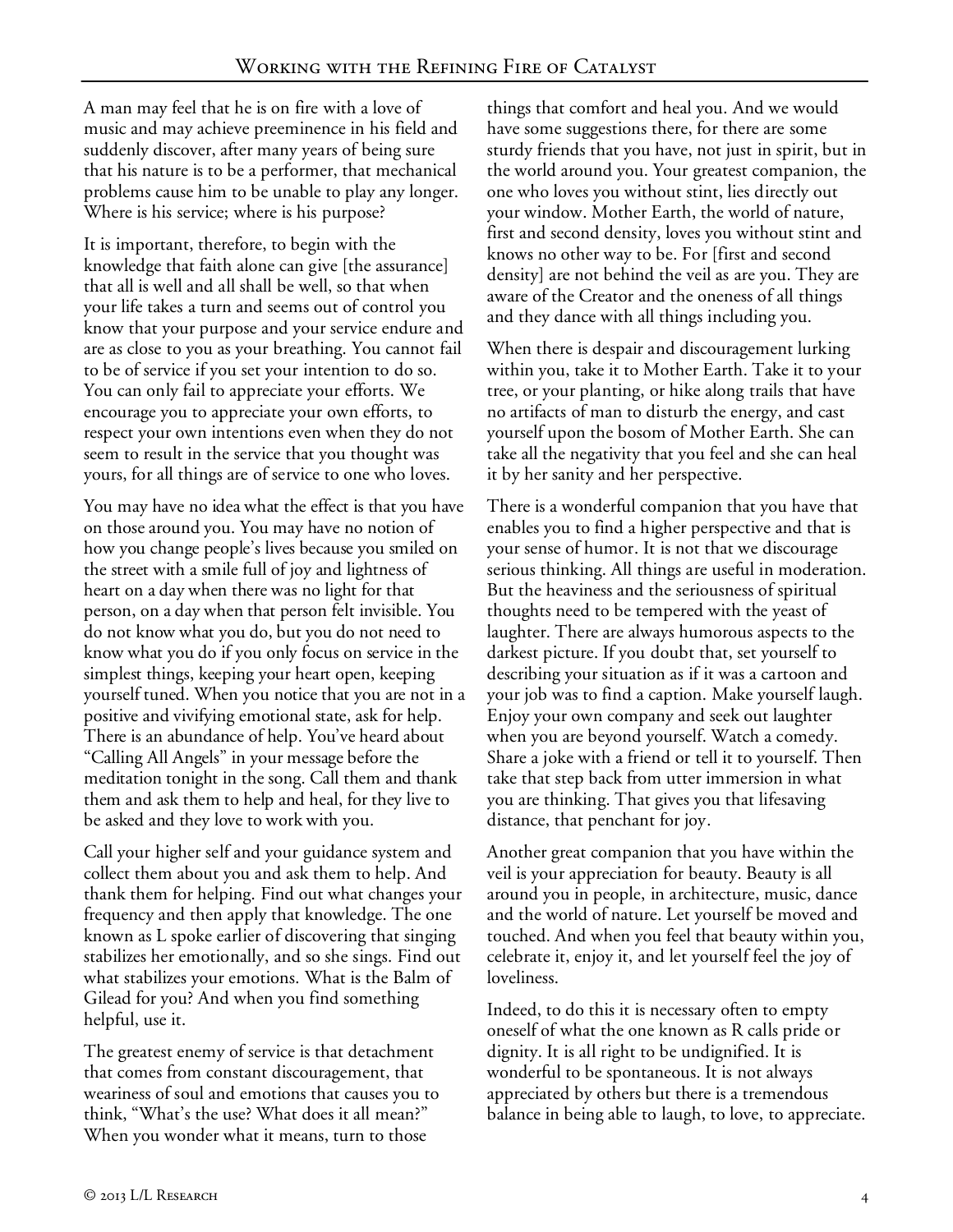Let these energies move through you and they also will tend to stabilize your emotions.

It may seem to you that we are telling you to make yourself behave in certain ways, and perhaps that is how it comes out on the surface. What we are attempting to do is open the pathways of spirit within you. For there are dead energies and there are live energies. Those energies that contract in fear are dead; nothing can grow except worry. Yet to one who is able to accept precisely what is occurring, the pathways of spirit are open and joy and gratitude flow like water and bubble like champagne.

Lastly, we would address the concept of "outer service". You did, indeed, come into your incarnation with your intentions set to serve in an outer sense. However, what throws off the thinking of most spiritual seekers in this area is the fact that many entities wish to do no outer service that is obvious. In other words, the energies that have to do with teaching vast numbers of students and raising a child are one and the same. It does not matter whether your attention is lavished upon one child or the children that are of your family, or whether you are a teacher to many. You are being of precisely the same service in either case.

The one known as R speaks often of wishing to be of service in a way that satisfies his great desire to fulfill that service that must be out there. Yet already, to many, including the non-profit foundation of which this instrument is a part, he is the salvation for all things technical, causing the bulky, ornery, technical devices absolutely necessary for the work of the organization to be able to [function]. Without the one known as R, many things would grind to a halt. Computers would act up and you would scratch your heads and wonder what was wrong. The skills of the one known as R cause the computers to behave and do the job they were intended to do. The question is how can one feel that one is of service if one is not doing that which is perceived as being of service? And this we cannot answer.

Know therefore, that you do have outer tasks that only you can do and that you gravitate naturally towards them and cannot be kept from them. But know also that these do not often look like service to your culture.

It is a rare entity within the athanor of life on Planet Earth who has this instrument's experience of doing something like the channeling [from] which she [gains great satisfaction] …

#### *(Side one of tape ends.)*

## *(Carla channeling)*

… in knowing that others perceive her as one who is of service. For the most part, service is an intimate thing, close to the heart and not easily perceived by others straightaway. Yet when a service-to-others entity is mentioned, smiles break out from all who know that person, for there is a loveliness to that person's company and a rest and a healing in their presence, and whether or not what they do in the outer sense seems to be a direct line of service, it is indeed the service that they came to do. You are doing what you came to do and if it changes tomorrow, you will still be doing what you came to do.

Trust that the way your incarnation works is that you set your intention to serve and the more strongly that you are able to set that intention, the more help you will attract, the more synchronicities will confirm to you that you are on the right track, the more feedback you will get from the creation around you. Give yourself over to this interactive, unified process, and lay your weary burdens down in thanksgiving and joy, for you are serving and serving beautifully and with utter perfection, right now and always.

We would ask at this time if there is another query in this circle. We are those of Q'uo.

**R:** Q'uo, I had one question on this topic. Earlier you mentioned not to attempt to serve from the yellow-ray center and I did not understand the context. Would you say it in a different way?

We are those of  $Q'$ uo, and are aware of your query, my brother. When we speak of loving from the yellow-ray energy center, we are speaking of willing oneself to love. The emotions that you are given with your physical body are finite. They can be exhausted and we do not encourage the attempt to love and to serve from the yellow ray. Let us give you an example, my brother.

Say that a healer wishes to heal another who is ill and the healer has a good deal of personal power, a real gift for healing. The healer can do one of two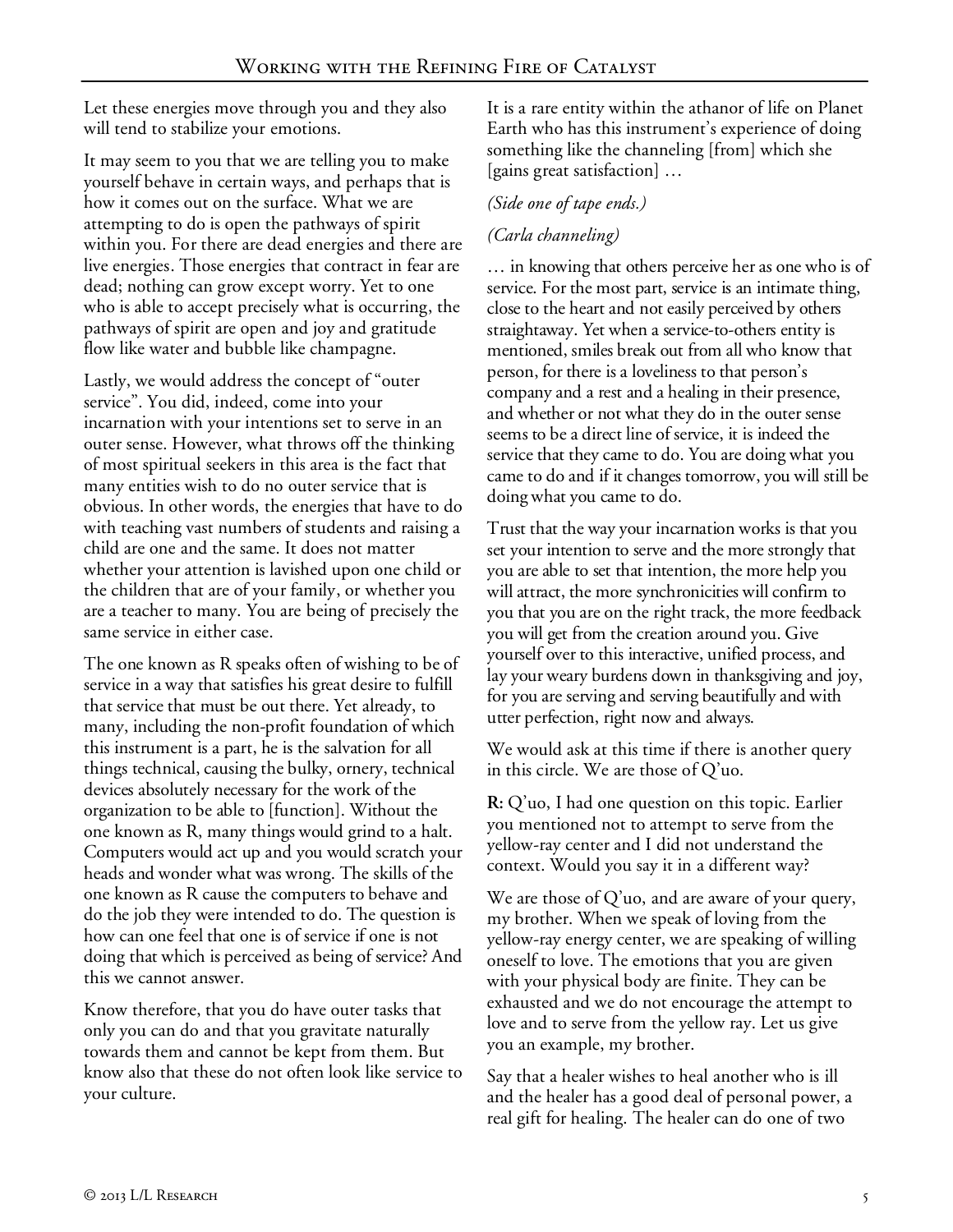things. It can work from the yellow ray or it can work from the green ray. If it works from the yellow ray, it has not engaged the open heart, it has not ascended to the gateway of intelligent infinity to ask for help from spirit. There is simply the decision that that person needs healing and it's going to be done. And so the healer engages with the one to be healed and perhaps touches that patient and perhaps is even able to reduce or eliminate pain for a given period of time. But the energy of human intent without spirit's aid becomes exhausted after an hour or a day. The comfort that was desired to be given is given but then it is taken away because the energy is exhausted.

Now, the one who heals from the green ray empties the self of all but the intent to act as an instrument for the infinite love and light of the one Creator and it allows itself to be used as an instrument of healing by spirit, which moves through that precious nexus that you represent, that place where infinite energies can come into a finite world. That energy is intelligent. It knows where it needs to go and how it needs to work. There is no need for thought. There is no need for effort. There is only the need to offer oneself as an instrument, then infinite energy flows through which is never exhausted. It is the same way, my brother, with love itself.

You can school your behavior to imitate loving others, but you cannot force yourself to love others for you become exhausted. However, if you open your heart against all odds sometimes, against the resistance of the surrounding ambiance, and simply rest in the open heart, love can flow through you on a continuing basis. Then your job simply becomes the reopening of a closed heart—and a heart can close in a heartbeat, shall we say, because there is fear, because there is danger, because there is destruction, because of so many things, whether the problems are with yourself, with others, with your job, with something that irritates you, with something that causes you pain, with suffering that you've had to endure.

There are as many ways to close the heart as there are emotions in the human breast, and there are as many ways to open it again as the remembering consciousness can find. But it is not necessary to will the self to be soand-so, such-and-such. It is necessary only to intend to keep the heart open and serve, and hold, above all, that

frequency of the infinite love and light of the one Creator.

May we explain further, my brother? We are those of Q'uo.

**R:** One other follow-up question, Q'uo. I'm really touched by what you said and this question is somewhat close to the boundary of free will, but I want to ask if one intends to keep the heart open, then is it usual for spiritual seekers or anyone perhaps, to then sense or feel, or if [there is] some sort of inner knowing that one is actually doing it and then the heart is open? I guess I'm asking about either physical sensation or an inner knowing that one is walking on the path.

We are those of Q'uo, and are aware of your query, my brother. In a way, what we are suggesting is a great deal like forming a habit. This instrument has read, in articles about such things, that a habit takes about three weeks to make, or perhaps three weeks to break. Those three weeks seem to be spent in failing to break the habit, wanting not to break the habit, yearning to go back to the old habit, and so forth. Yet, if there is the intention set to break the habit and there is a success in refraining from the behavior of the habit, gradually the mind becomes free to think of other things than the habit. The addiction has been downgraded, as the one known as Ken would say, to a preference. $^2$  And then the mind is free to take up a positive habit, where before there was a habit of which you did not approve.

We are not saying that this habit of setting the intention and then allowing peace to overcome one takes three weeks to make, but what we are saying is that it is to the patient and determined seeker that the rhythm of life will be given time to work.

You see, where you put your energy, where you put your mind, is vitally central to your experience. If you begin with an act of faith and say, "I think life is this way and I'm going to live as if it were this way," then you cast yourself into the midair of faith having no proof of anything but the simple feeling, the knowing, that all truly is well and that the universe does make sense. It is not meaningless, and you are not alone. You are loved, you are needed, you are full of purpose, and you simply need to let go of any

<sup>-</sup>2 Ken Keyes, in *Handbook to Higher Consciousness*.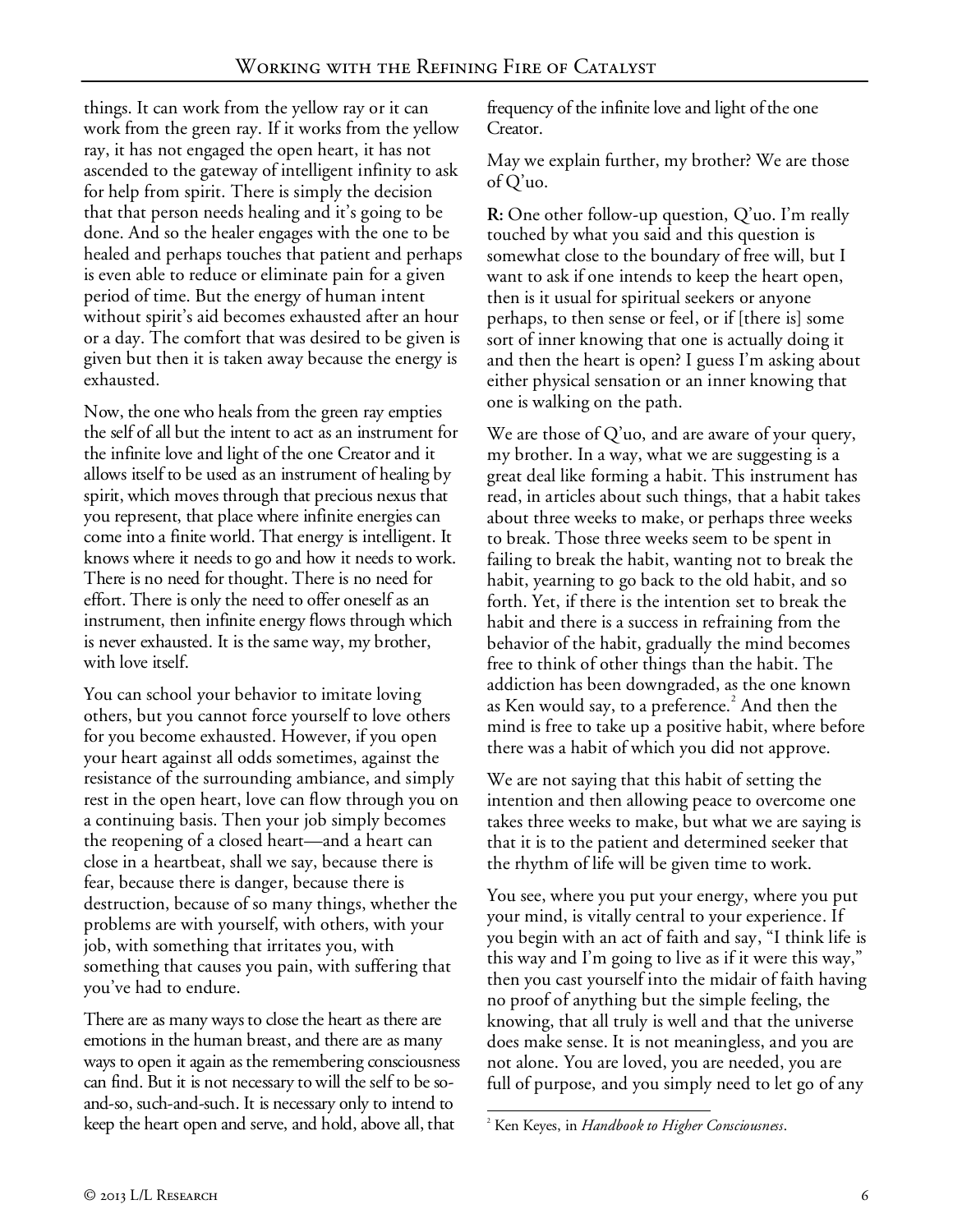preconceived notions as to how that works and simply engage in life to the best of your ability, as a conscious seeker that understands the power of choice, the power of desire, the power of intention. The universe will begin to perceive you as joining the dance. You will begin to get synchronicities back. You will see repeating numbers. You will see your totem animal. You will see the signs that what you were thinking is important and that what you were thinking just now is especially important, so ponder it.

The universe will begin to help you. You will feel that feedback. And the more you lean into that, the more you will receive it, so that eventually, when someone says, "Well, why do you believe the way you do?" you have almost no ability to explain. Because you are an old, experienced hand at working with the Game of Life now. You understand about choices. You understand about love. You understand about the hall of mirrors in which all things speak to you—people, situations and things—and you are comfortable at last in this game, and enthusiastic to play it.

It is not that you have become one who controls your life. It is that you have become one who enjoys the surprises of life and who knows that even in the darkest hour, there is light and love aplenty for one whose mind is stayed upon the truth of love.

Each time your heart beats and sends the blood through your veins, it beats in love. Love is the essence of your being at all levels. Love is the health of your body, the strength of your spirit, the deepener of your emotions. Seek to love and remember to allow yourself to be loved in return. No push, no pull, but a resting, a contemplation of beauty, and a devotion; a thirst and hunger for the Creator's presence in your life and, my brother, you will make that habit and you will feel comfortable inside your skin at last. Ask for help. You know we are there and you know many others are as well.

We find that this instrument and this group becomes weary and so we would leave this instrument and this group in the love and the light of the one Creator. We thank you once more for the privilege and the pleasure of sharing our thoughts with you. Adonai, my friends. Adonai vasu borragus.

### **Notes to Our Readers**

I am no longer in school, although I will always be a student, so the ways I know autumn is arriving are these: the dogwood leaves have turned from green to a shimmering copper and the light has suddenly begun to go; to come later in the morn and leave earlier in the afternoon. "Wait!" I want to cry. "I have not yet finished with afternoon!"

So welcome to fall, to the bustle and rhythm of school days and the velvet sweep of growing darkness. Soon the leaves will drift and rain; soon the harvest skies will visit us with blue brilliance. Very soon, the media commercials shall begin touting luxuries like perfume that makes the perfect gift. And our pets are busily creating their winter coats, while we scurry for sweaters and coats.

The seasons change, each magical and each full of purpose and rich with beauty and catalyst.

Before I let summer go, I want to tell you about our L/L Research Homecoming, our annual Gathering at summer's end under a canopy in the Camelot gardens. It was just wonderful! Our seekers were generous with presentations and we enjoyed learning of everything from the beauty and meaning of gardens to a comparison of the philosophies of Jung and Ra. For a deeper glance at our presentations, please, in a month or so, visit the "Homecoming and Gatherings" section on our archive website at http://llresearch.org/library.aspx.

We ate yummy food, homemade and in terrific restaurants, and enjoyed the heat of summer and the sudden onslaught of a most impressive storm that drummed down upon our heads, making the tentroof loud as a train. Thanks to the rain that accumulated in the tent without us to empty the bulging collections, the tent eventually collapsed while we were all out for dinner! Our weekend did not end there, though. Improvising at the turn of the moment, we formed a misshapen circle in and through the stone cross in the gardens while the tent company restored the structure the following morning. And the golden dome of love and light grew and grew over us all as the people here blended their auras in the joy of mutual understanding and acceptance.